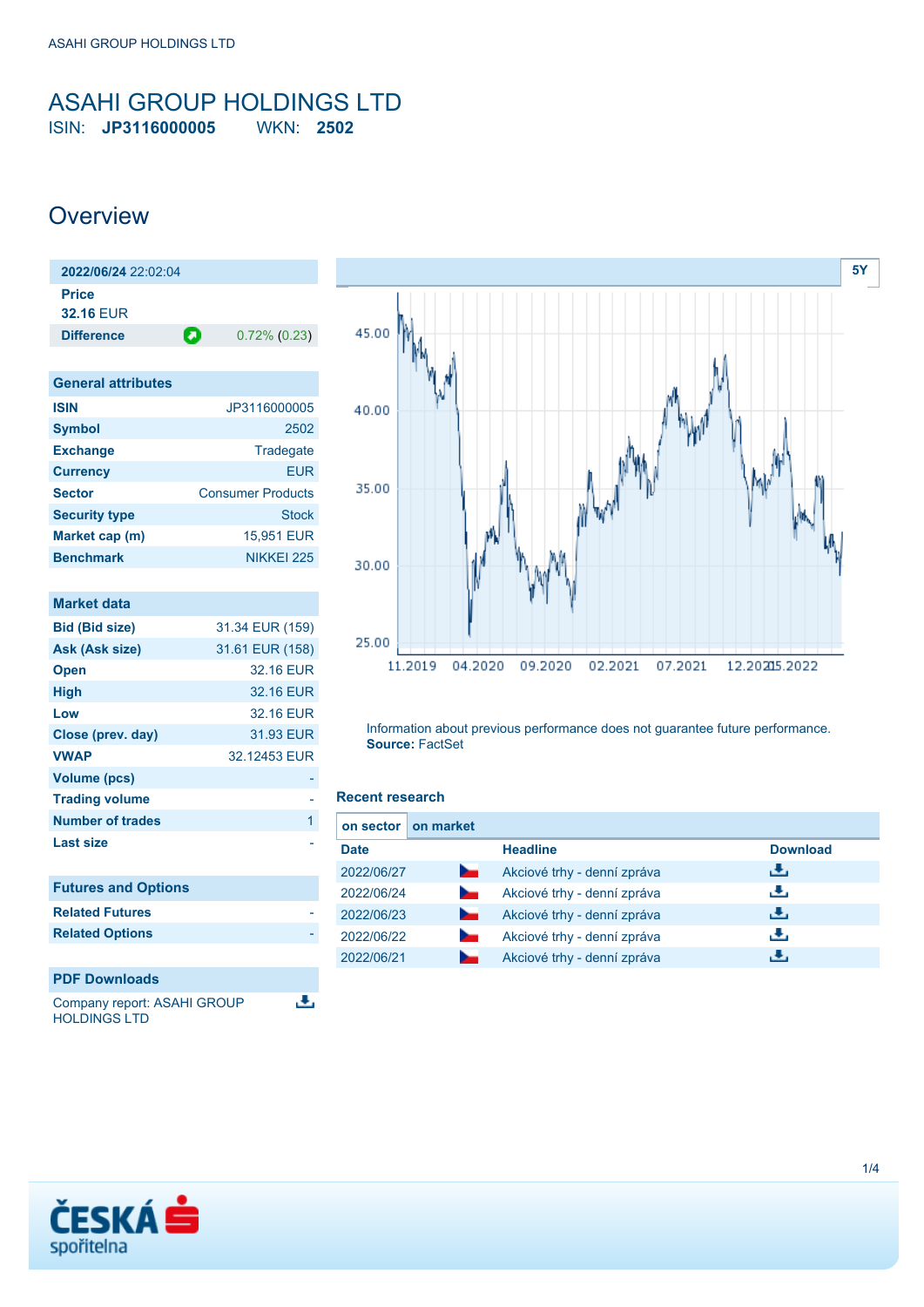# **Details**

**2022/06/24** 22:02:04 **Price 32.16** EUR

**Difference 0.72% (0.23)** 

| <b>General attributes</b> |                          |
|---------------------------|--------------------------|
| <b>ISIN</b>               | JP3116000005             |
| <b>Symbol</b>             | 2502                     |
| <b>Exchange</b>           | Tradegate                |
| <b>Currency</b>           | FUR                      |
| <b>Sector</b>             | <b>Consumer Products</b> |
| <b>Security type</b>      | <b>Stock</b>             |
| Market cap (m)            | 15,951 EUR               |
| <b>Benchmark</b>          | NIKKFI 225               |

### **Market data**

| <b>Bid (Bid size)</b> | 31.34 EUR (159) |
|-----------------------|-----------------|
| Ask (Ask size)        | 31.61 EUR (158) |
| <b>Open</b>           | 32.16 FUR       |
| <b>High</b>           | 32.16 EUR       |
| Low                   | 32.16 EUR       |
| Close (prev. day)     | 31.93 EUR       |
| <b>VWAP</b>           | 32.12453 FUR    |
| <b>Volume (pcs)</b>   |                 |
| <b>Trading volume</b> |                 |
| Number of trades      | 1               |
| Last size             |                 |

| <b>Performance and Risk</b> |                |           |       |
|-----------------------------|----------------|-----------|-------|
|                             | 6 <sub>m</sub> | 1Y        | 3Υ    |
| <b>Perf</b> (%)             | $-9.79%$       | $-20.53%$ |       |
| Perf (abs.)                 | $-3.49$        | $-8.31$   |       |
| <b>Beta</b>                 | 0.75           | 0.75      | 0.87  |
| <b>Volatility</b>           | 32.26          | 29.08     | 33.23 |



Information about previous performance does not guarantee future performance. **Source:** FactSet

| <b>Price data</b>                                     |                        |
|-------------------------------------------------------|------------------------|
| Ø price 5 days $\vert \emptyset$ volume 5 days (pcs.) | 30.85 EUR (64)         |
| Ø price 30 days   Ø volume 30 days (pcs.)             | 31.19 EUR (220)        |
| Ø price 100 days   Ø volume 100 days (pcs.)           | 33.63 EUR (176)        |
| Ø price 250 days   Ø volume 250 days (pcs.)           | 36.42 EUR (159)        |
| <b>YTD High   date</b>                                | 40.07 EUR (2022/02/17) |
| <b>YTD Low   date</b>                                 | 29.66 EUR (2022/06/15) |
| 52 Weeks High   date                                  | 44.15 EUR (2021/10/06) |
| 52 Weeks Low   date                                   | 29.66 EUR (2022/06/15) |

|  |  |  | All listings for ASAHI GROUP HOLDINGS LTD |  |
|--|--|--|-------------------------------------------|--|
|--|--|--|-------------------------------------------|--|

| Exchange $\Box$                | <b>Date</b>    | <b>Time Price</b> |                          | <b>Trading volume</b><br>(mio.) | <b>Number of</b><br>trades |
|--------------------------------|----------------|-------------------|--------------------------|---------------------------------|----------------------------|
| Tradegate                      | 2022/06/<br>24 |                   | 22:02 32.16 EUR          | 0.00                            | 1                          |
| <b>Tokyo Stock</b><br>Exchange | 2022/06/<br>27 |                   | 08:00 4,493.00 JPY 64.14 |                                 | 3,373                      |
| <b>Stuttgart</b>               | 2022/06/<br>27 |                   | 08:02 31.35 EUR          | 0.00                            | 1                          |
| <b>Munich</b>                  | 2022/06/<br>27 |                   | 08:08 31.68 EUR          | 0.00                            |                            |
| Frankfurt                      | 2022/06/       |                   | 08:05 31.36 EUR          | 0.00                            | 1                          |

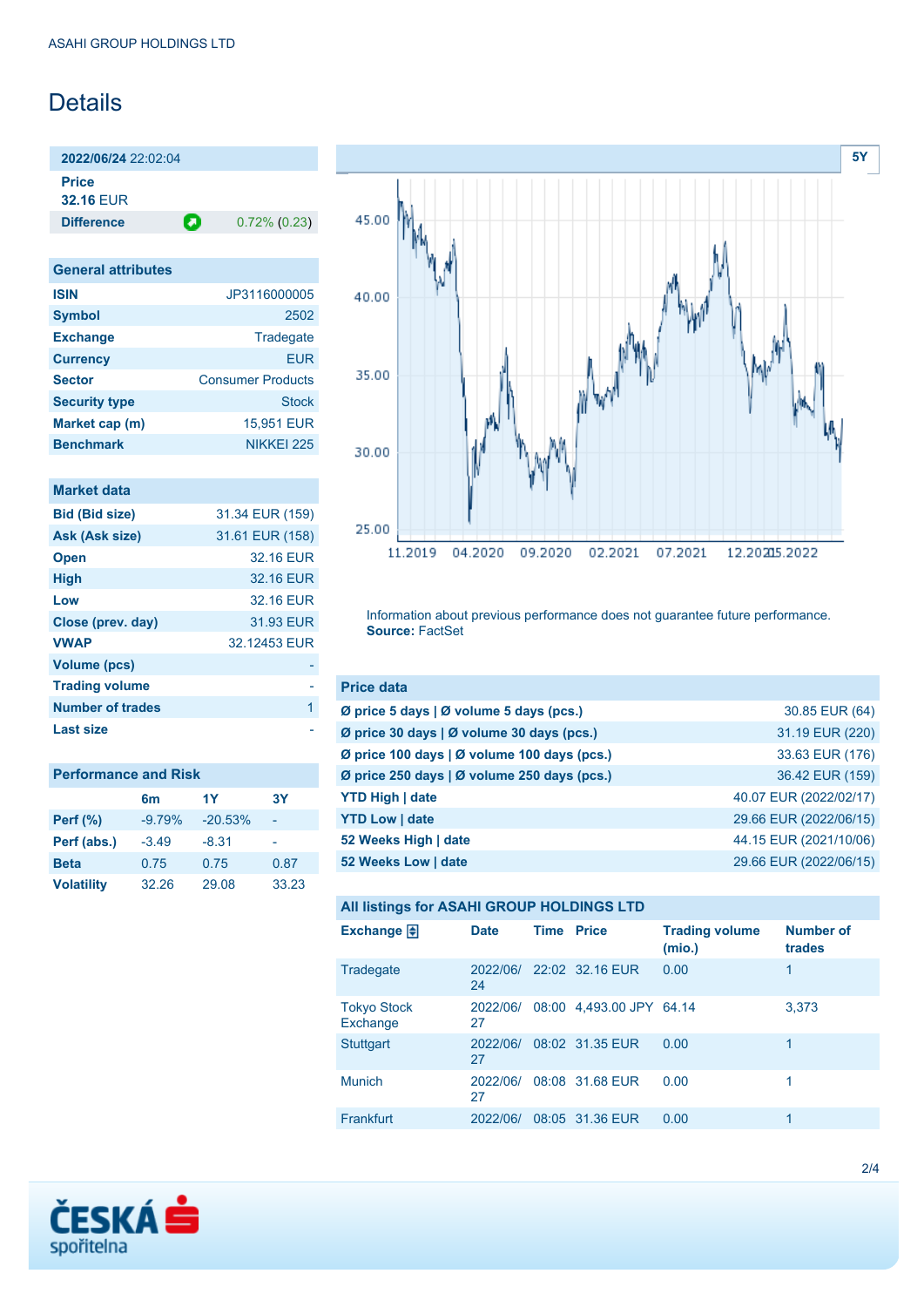|                                  | 27 |                          |      |  |
|----------------------------------|----|--------------------------|------|--|
| FINRA other OTC<br><b>Issues</b> | 24 | 2022/06/ 19:33 33.15 USD | 0.01 |  |
| <b>Duesseldorf</b>               | 27 | 2022/06/ 13:01 31.31 EUR | 0.00 |  |
| <b>Berlin</b>                    | 27 | 2022/06/ 08:08 31.35 EUR | 0.00 |  |